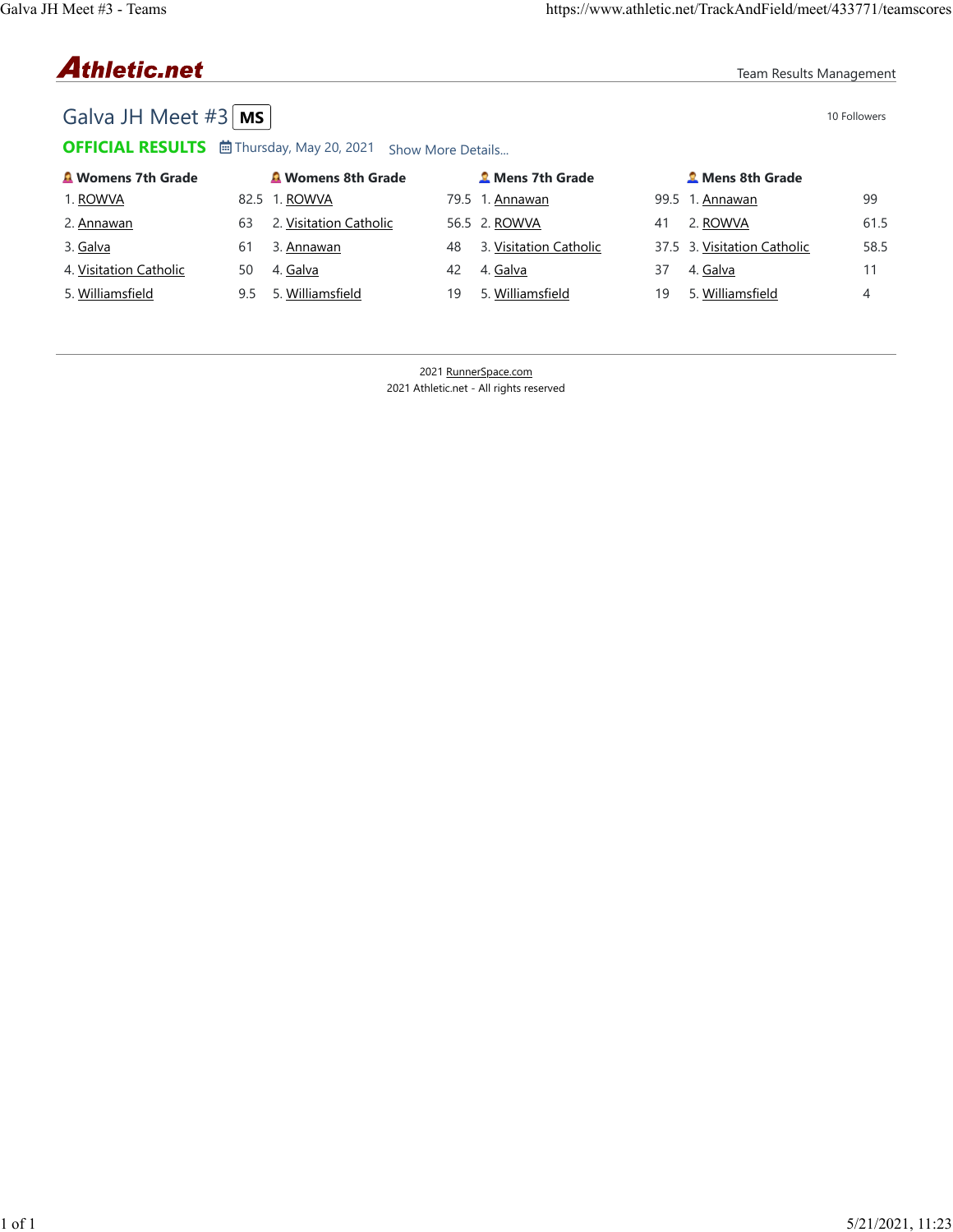

## Galva JH Meet #3 OFFICIAL RESULTS

**in Thursday, May 20, 2021 Q** Galva Jr/Sr HS, Galva

## 100 Meters 7th Grade - Finals

| 1. 7 Nic Thurston<br>2. 7 Maddux Heitzler<br>3. 7 John Sloan<br>4.6 West Manning<br>5. 5 Blake Lippens<br>6. 5 Reid Nichols | 13.69a PR<br>14.98a PR<br>16.40a<br>17.01a<br>17.40a PR<br>18.55a PR | Annawan<br>Annawan<br>Galva<br>Williamsfield<br>Visitation Catholic<br><b>Visitation Catholic</b> |
|-----------------------------------------------------------------------------------------------------------------------------|----------------------------------------------------------------------|---------------------------------------------------------------------------------------------------|
| 7.6 Kadyn Jones<br>Mitchell                                                                                                 | 18.80a PR                                                            | Williamsfield                                                                                     |
| 8. 6 Jesus Martinez                                                                                                         | 18.93a PR                                                            | Visitation Catholic                                                                               |
| 9. 7 Owen Rigg                                                                                                              | 19.42a PR                                                            | Williamsfield                                                                                     |
| 5 Duncan Secrist                                                                                                            | <b>SCR</b>                                                           | Williamsfield                                                                                     |
| 7 Drake DeJaynes                                                                                                            | <b>SCR</b>                                                           | <b>ROWVA</b>                                                                                      |

## 100 Meters 8th Grade - Finals

| 1.8 Jack Cordle      | 13.04a     | <b>ROWVA</b>               |
|----------------------|------------|----------------------------|
| 2. 8 Brody Childs    | 13.30a PR  | Annawan                    |
| 3.8 Irvin Landwehr   | 13.60a PR  | <b>Visitation Catholic</b> |
| 4.8 Caleb Hollenbeck | 13.64a     | <b>ROWVA</b>               |
| 5.8 Alec Gustafson   | 14.44a     | Galva                      |
| 6. 8 Brock Davis     | 15.39a     | Williamsfield              |
| 7. 8 Max Main        | 15.87a     | <b>ROWVA</b>               |
| 8 Alex Duarte        | <b>SCR</b> | <b>Visitation Catholic</b> |
|                      |            |                            |

## 200 Meters 7th Grade - Finals

| 1. 7 Taven Ostrander | 30.19a     | <b>ROWVA</b>               |
|----------------------|------------|----------------------------|
| 2. 7 John Sloan      | 32.17a PR  | Galva                      |
| 3.6 Cole Goodley     | 32.37a PR  | Annawan                    |
| 4. 7 Ethan DeMay     | 33.32a PR  | Annawan                    |
| 5.5 Jaxon DeReu      | 35.29a PR  | Visitation Catholic        |
| 6.6 West Manning     | 37.11a     | Williamsfield              |
| 7. 7 Owen Rigg       | 40.49a PR  | Williamsfield              |
| 8. 5 Roy Lopez       | 42.96a PR  | <b>Visitation Catholic</b> |
| 9.6 Kadyn Jones      | 43.28a PR  | Williamsfield              |
| Mitchell             |            |                            |
| 10. 5 Liam Stevenson | 44.68a PR  | <b>Visitation Catholic</b> |
| 5 Duncan Secrist     | <b>SCR</b> | Williamsfield              |
| 7 Drake DeJaynes     | SCR        | <b>ROWVA</b>               |
|                      |            |                            |

# **2** Mens Results **A** Womens Results

## 100 Meters 7th Grade - Finals

| 1. 7 Tyra Jones       | 14.05a PR | Annawan             |
|-----------------------|-----------|---------------------|
| 2. 6 Kay'Leanna       | 14.20a PR | Galva               |
| Latcham               |           |                     |
| 3. 6 Gia Samuels      | 14.65a PR | Annawan             |
| 4. 7 Natalie Hawes    | 15.00a    | Galva               |
| 5. 6 Kaylyn Gale      | 16.00a    | Galva               |
| 6. 7 Emily Hilman     | 16.16a PR | ROWVA               |
| 7. 6 Audrey Clucas    | 16.29a PR | Visitation Catholic |
| 8. 7 Lauren Johnson   | 17.12a    | ROWVA               |
| 9. 7 Ava Jones        | 17.15a    | ROWVA               |
| 10. 6 Anahi Guerrero- | 17.23a PR | Visitation Catholic |
| Lopez                 |           |                     |
| 11. 7 Elaine Maupin   | 17.28a PR | Annawan             |
| 12. 6 Hannah Gehring  | 17.66a PR | Williamsfield       |
| 13. 6 Adley Ingle     | 18.86a PR | Williamsfield       |
| 14. 6 Jessi Doubet    | 19.75a PR | Williamsfield       |
| 15. 5 Adrienne Rogers | 19.88a PR | Williamsfield       |
|                       |           |                     |

## 100 Meters 8th Grade - Finals

| 1.8 Bella Vanopdorp   | 14.41a PR | Annawan                    |
|-----------------------|-----------|----------------------------|
| 2.8 Maddie Bates      | 15.51a    | Galva                      |
| 3. 6 Isabelle Vargas  | 16.33a PR | <b>Visitation Catholic</b> |
| 4. 7 Taylor VanWinkle | 16.41a PR | <b>Visitation Catholic</b> |
| 5. 8 Addie Moore      | 16.48a    | Galva                      |
| 6.8 Addysen Link      | 16.78a PR | <b>ROWVA</b>               |
| 7. 8 Bella Edwards    | 16.98a    | <b>ROWVA</b>               |
| 7. 8 Lily Wigant      | 16.98a    | Galva                      |
| 9. 8 Lucy Kuelper     | 18.21a    | <b>ROWVA</b>               |

## 200 Meters 7th Grade - Finals

| 1. 7 Tyra Jones       | 28,90a PR | Annawan                    |
|-----------------------|-----------|----------------------------|
| 2. 6 Gia Samuels      | 29.67a PR | Annawan                    |
| 3. 7 Alivia Jones     | 33.09a    | <b>ROWVA</b>               |
| 4.6 Alyssa Hudson     | 33.84a    | Galva                      |
| 5. 6 Audrey Clucas    | 34.49a PR | <b>Visitation Catholic</b> |
| 6. 7 Ella Ingles      | 36,83a    | Galva                      |
| 7.6 Hannah Gehring    | 37.74a    | Williamsfield              |
| 8. 6 Charlotte Farmer | 37.98a    | Galva                      |
| 9. 6 Annie Campbell   | 38.04a PR | <b>Visitation Catholic</b> |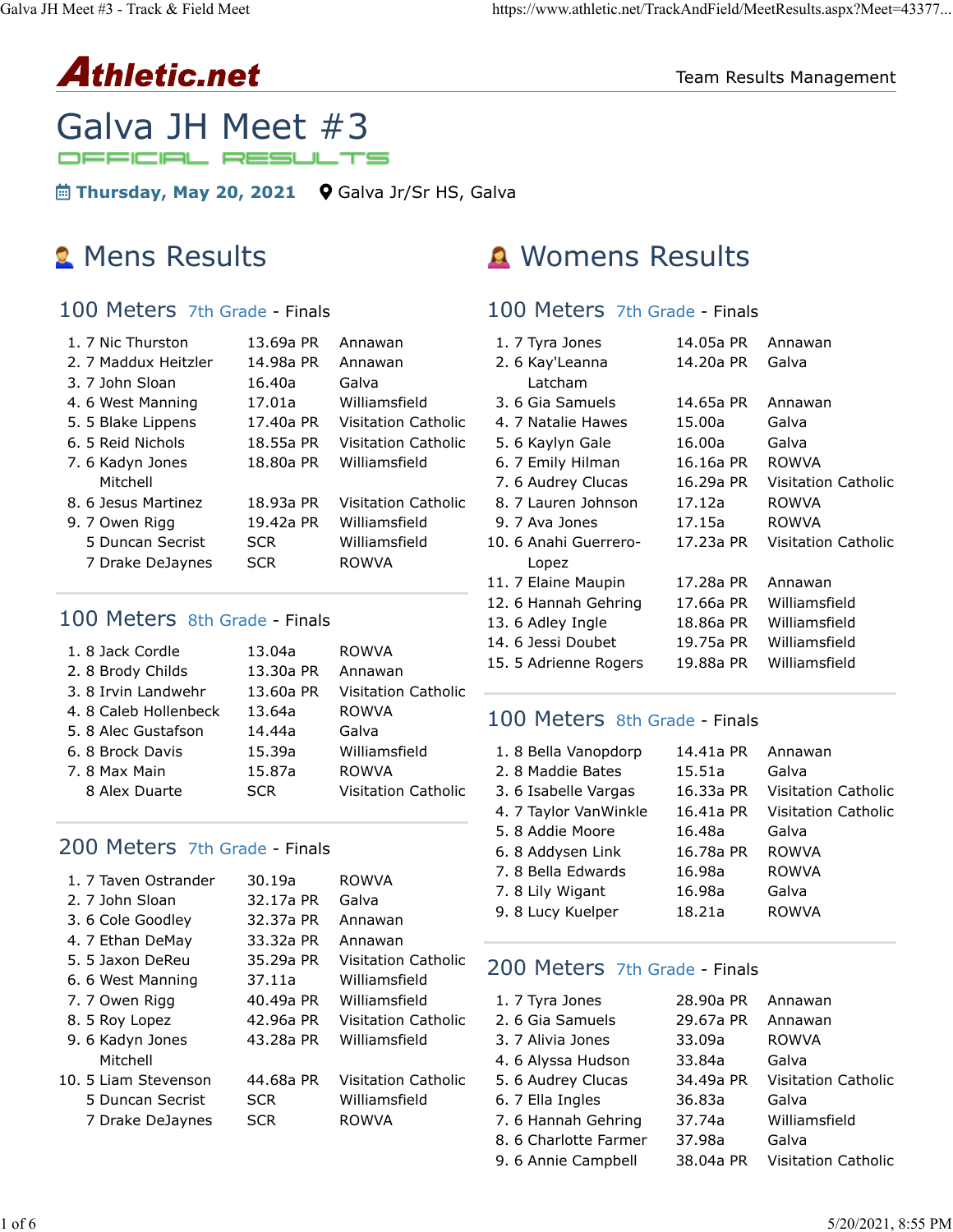#### 200 Meters 8th Grade - Finals

| 1. 8 Jack Cordle      | 28.06a    | <b>ROWVA</b>               |
|-----------------------|-----------|----------------------------|
| 2.8 Dillon Kettelson- | 28.94a PR | Annawan                    |
| Anton                 |           |                            |
| 3.8 Caleb Hollenbeck  | 29.44a    | <b>ROWVA</b>               |
| 4. 8 Irvin Landwehr   | 29.61a PR | Visitation Catholic        |
| 5. 8 Brady Schiltz    | 29.77a PR | <b>Visitation Catholic</b> |
| 6.8 Alec Gustafson    | 29.81a    | Galva                      |
| 7.8 Amos Campbell     | 30.58a PR | <b>Visitation Catholic</b> |
| 8. 8 Brock Davis      | 32.11a PR | Williamsfield              |
|                       |           |                            |

## 400 Meters 7th Grade - Finals

| 1. 7 Maddux Heitzler | $1:02.50a$ PR Annawan |                                 |
|----------------------|-----------------------|---------------------------------|
| 2. 6 Danny Heston    | 1:19.74a PR Annawan   |                                 |
| 3. 5 Alex Barron     |                       | 1:27.31a PR Visitation Catholic |
| 4. 7 Carson Moore    | 1:47.46a              | ROWVA                           |

#### 400 Meters 8th Grade - Finals

| 1.8 Alex Duarte    | 1:02.75a PR Visitation Catholic |  |
|--------------------|---------------------------------|--|
| 2.8 Brody Childs   | 1:08.93a PR Annawan             |  |
| 3.8 Lucas Campbell | 1:09.36a PR Annawan             |  |
| 4.8 Jackson        | 1:10.16a PR ROWVA               |  |
| Sornberger         |                                 |  |
| 8 Max Main         | <b>ROWVA</b><br><b>SCR</b>      |  |
|                    |                                 |  |

## 800 Meters 7th Grade - Finals

| 1. 7 Ian Pacheco  | 2:51.00h          | - Galva                         |
|-------------------|-------------------|---------------------------------|
| 2.5 Noah Barreto  |                   | 2:55.00h PR Visitation Catholic |
| 3. 7 Carson Moore | 3:42.00h PR ROWVA |                                 |

## 800 Meters 8th Grade - Finals

| 1.8 Colson Welgat  |                     | 2:50.00h PR Visitation Catholic |
|--------------------|---------------------|---------------------------------|
| 2.8 Jackson        | 2:52.00h            | ROWVA                           |
| Sornberger         |                     |                                 |
| 3.8 Lucas Campbell | 2:52.50h PR Annawan |                                 |
| 4. 8 Alec Earley   | 3:05.00h PR Annawan |                                 |
|                    |                     |                                 |

## 1600 Meters 7th Grade - Finals

|  | 1.6 West Manning  |          | 6:27.12a PR Williamsfield       |
|--|-------------------|----------|---------------------------------|
|  | 2. 5 Noah Barreto |          | 7:08.47a PR Visitation Catholic |
|  | 3. 7 Carson Moore | 8:03.84a | ROWVA                           |

## 1600 Meters 8th Grade - Finals

| 1.8 Karson Shrum | 5:26.01a PR Annawan |
|------------------|---------------------|
| 2.8 Logan Davis  | 6:31.44a PR Annawan |

| 10. 5 Lyllah Shaffer  | 40.51a PR | Williamsfield |
|-----------------------|-----------|---------------|
| 11. 7 Liliann Rosenow | 42.15a PR | Annawan       |
| 12. 6 Jessi Doubet    | 42.78a    | Williamsfield |
| 13. 6 Adley Ingle     | 45.07a PR | Williamsfield |
| 14. 5 Adrienne Rogers | 46.67a PR | Williamsfield |
|                       |           |               |

## 200 Meters 8th Grade - Finals

| 1.8 Bella Vanopdorp   | 29.58a PR | Annawan                    |
|-----------------------|-----------|----------------------------|
| 2.8 Haven Manning     | 31.07a PR | Williamsfield              |
| 3. 6 Bailey VanWinkle | 33.57a PR | <b>Visitation Catholic</b> |
| 4.8 Erin Welch        | 33.60a PR | <b>ROWVA</b>               |
| 5.8 Abbie Cain        | 35.16a    | <b>ROWVA</b>               |
| 6.8 Emma Farmer       | 35.49a    | Galva                      |
| 7.8 Makayla Craig     | 37.34a    | Galva                      |
| 8.8 Ava Johnson       | 43.15a    | <b>ROWVA</b>               |
|                       |           |                            |

## 400 Meters 7th Grade - Finals

| 1.6 Kaylyn Gale     | 1:11.78a Galva        |                           |
|---------------------|-----------------------|---------------------------|
| 2. 7 Brooke Stickle | 1:15.03a PR ROWVA     |                           |
| 3. 6 Alexis Wilson  | 1:17.24a PR Annawan   |                           |
| 4.6 Hannah Gehring  |                       | 1:26.33a PR Williamsfield |
| 5. 7 Emily Hilman   | 1:26.98a ROWVA        |                           |
| 6. 7 Avery Frank    | $1:34.14a$ PR Annawan |                           |
| 7.6 Adley Ingle     |                       | 1:52.35a Williamsfield    |
| 6 Sage Kaiser       | <b>SCR</b>            | Galva                     |

## 400 Meters 8th Grade - Finals

| 1.8 Layla Woertz     | 1:29.73a | ROWVA |
|----------------------|----------|-------|
| 2. 8 DaLonna Buckley | 1:43.27a | ROWVA |

## 800 Meters 7th Grade - Finals

| 1. 7 Brooklyn Schiltz |                   | 3:23.65a PR Visitation Catholic |  |
|-----------------------|-------------------|---------------------------------|--|
| 2. 6 Alexis Wilson    |                   | 3:34.37a PR Annawan             |  |
| 3. 5 Ellie Welgat     |                   | 3:47.58a PR Visitation Catholic |  |
| 4. 7 Ava Jones        | 3:55.21a PR ROWVA |                                 |  |
| 5. 7 Avery Frank      |                   | 4:00.28a PR Annawan             |  |
| 6. 7 Ella Erlacher    | 4:23.55a PR ROWVA |                                 |  |
| 7. 7 Megyn Erlacher   | 4:33.21a PR ROWVA |                                 |  |
| 6 Charlotte Farmer    | <b>SCR</b>        | Galva                           |  |
| 7 Ava Landwehr        | <b>SCR</b>        | <b>Visitation Catholic</b>      |  |
|                       |                   |                                 |  |

## 800 Meters 8th Grade - Finals

| 1.8 Paige Sierens | 3:12.12a PR Annawan |              |
|-------------------|---------------------|--------------|
| 2.8 Addysen Link  | 4:01.51a            | <b>ROWVA</b> |

## 1600 Meters 7th Grade - Finals

1. 5 Charlotte Paxton 7:27.31a PR Visitation Catholic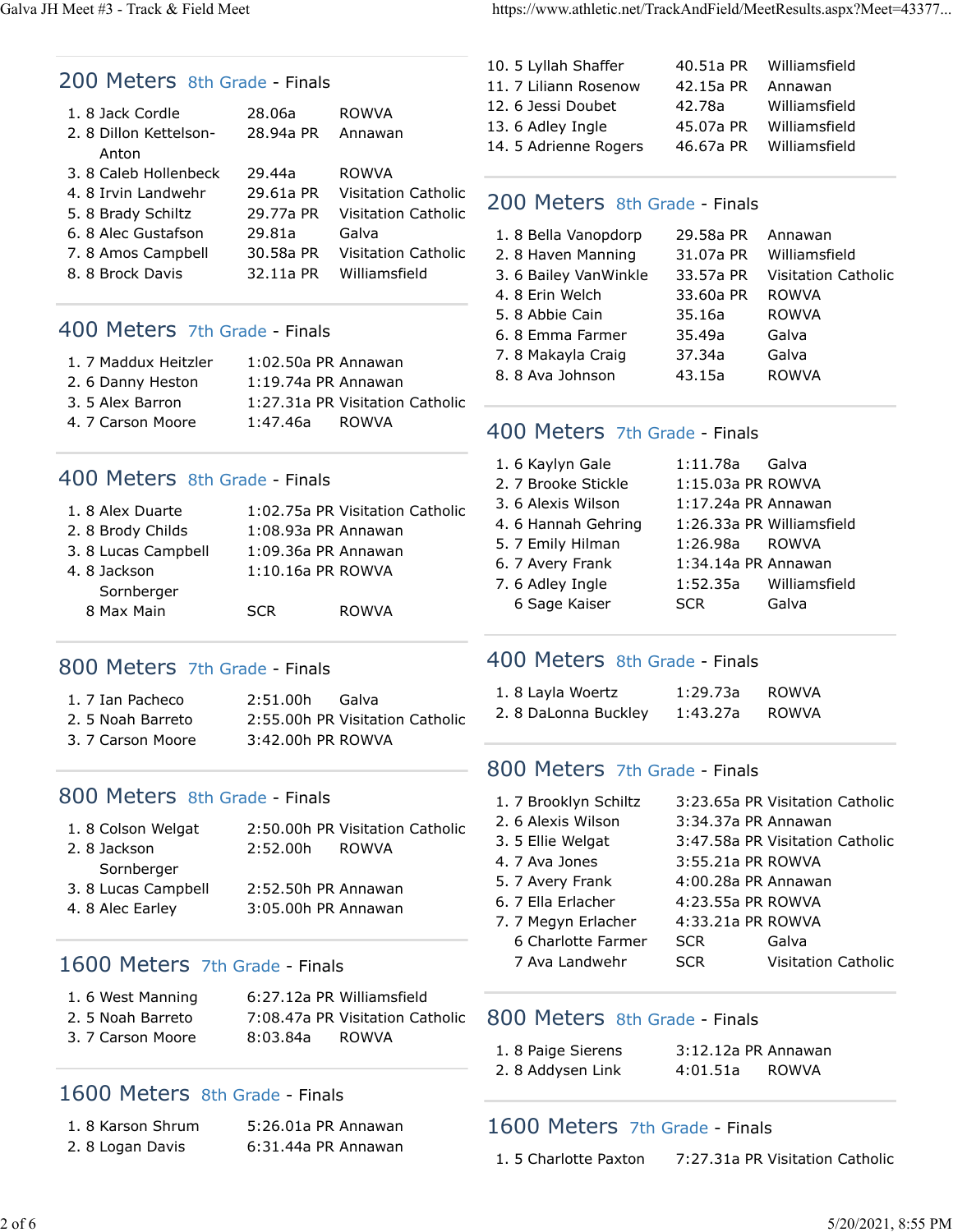Galva JH Meet #3 - Track & Field Meet https://www.athletic.net/TrackAndField/MeetResults.aspx?Meet=43377...

|    |                                         |                        |                                     | 2. 5 Lucy Landwehr                           |                                        | 7:30.11a PR Visitation Catholic |
|----|-----------------------------------------|------------------------|-------------------------------------|----------------------------------------------|----------------------------------------|---------------------------------|
|    | 110m Hurdles - 30" 7th Grade - Finals   |                        |                                     | 3. 7 Lauren Johnson<br>4. 6 Charlotte Farmer | 7:53.40a PR ROWVA<br>8:04.11a PR Galva |                                 |
|    |                                         |                        |                                     |                                              |                                        |                                 |
|    | 1. 7 Ian Pacheco<br>2. 5 Jaxon DeReu    | 21.73a PR<br>25.76a PR | Galva<br><b>Visitation Catholic</b> |                                              |                                        |                                 |
|    | 3. 5 Blake Lippens                      | 26.75a PR              | <b>Visitation Catholic</b>          | 1600 Meters 8th Grade - Finals               |                                        |                                 |
|    | 4. 6 Dominic Carton                     | 26.82a PR              | Annawan                             | 1.8 Paige Sierens                            | 6:50.29a PR Annawan                    |                                 |
|    | 5. 5 Alex Barron                        | 27.97a PR              | <b>Visitation Catholic</b>          | 2.8 Haven Manning                            |                                        | 7:14.47a PR Williamsfield       |
|    |                                         |                        |                                     | 3.8 Erin Welch                               | 7:49.87a PR ROWVA                      |                                 |
|    | 4x100 Relay 7th Grade - Finals          |                        |                                     |                                              |                                        |                                 |
| 1. | Maddux Heitzler                         | 57.71a                 | Annawan                             | 100m Hurdles - 30" 7th Grade - Finals        |                                        |                                 |
|    | Wyatt DeSplinter                        |                        |                                     | 1. 7 Natalie Hawes                           | 20.85a PR                              | Galva                           |
|    | Cole Goodley                            |                        |                                     | 2. 7 Brooke Stickle                          | 21.75a PR                              | <b>ROWVA</b>                    |
|    | Nic Thurston                            |                        |                                     | 3. 7 Alivia Jones                            | 22.13a                                 | <b>ROWVA</b>                    |
|    | Drake DeJaynes                          | <b>SCR</b>             | <b>ROWVA</b>                        | 4.6 Alexis Wilson                            | 24.19a PR                              | Annawan                         |
|    | Noah Ponce                              |                        |                                     | 5. 5 Lyllah Shaffer                          | 27.02a                                 | Williamsfield                   |
|    | Carter Smith                            |                        |                                     | 6. 6 Jessi Doubet                            | 27.66a                                 | Williamsfield                   |
|    | Taven Ostrander                         |                        |                                     | 6 Kay'Leanna<br>Latcham                      | NT                                     | Galva                           |
|    |                                         |                        |                                     | 7 Ava Landwehr                               | NT                                     | <b>Visitation Catholic</b>      |
|    | 4x100 Relay 8th Grade - Finals          |                        |                                     | 5 Ellie Welgat                               | ΝT                                     | Visitation Catholic             |
| 1. | Lucas Campbell                          | 53.72a                 | Annawan                             |                                              |                                        |                                 |
|    | Dillon Kettelson-                       |                        |                                     | 100m Hurdles - 30" 8th Grade - Finals        |                                        |                                 |
|    | Anton<br><b>Brody Childs</b>            |                        |                                     | 1.8 Aaliyah Duarte                           | 20.56a PR                              | <b>Visitation Catholic</b>      |
|    | Karson Shrum                            |                        |                                     | 2.8 Bella Edwards                            | 20.76a PR                              | <b>ROWVA</b>                    |
| 2. | Alex Duarte                             | 54.09a                 | <b>Visitation Catholic</b>          | 3.8 Haven Manning                            | 21.84a PR                              | Williamsfield                   |
|    | <b>Brady Schiltz</b>                    |                        |                                     | 4. 7 Taylor VanWinkle                        | 22.01a PR                              | <b>Visitation Catholic</b>      |
|    | Amos Campbell                           |                        |                                     |                                              |                                        |                                 |
|    | Irvin Landwehr                          |                        |                                     |                                              |                                        |                                 |
| 3. | Jack Cordle                             | 54.84a                 | <b>ROWVA</b>                        | 4x100 Relay 7th Grade - Finals               |                                        |                                 |
|    | Caleb Hollenbeck                        |                        |                                     | Natalie Hawes<br>1.                          | 1:01.26a                               | Galva                           |
|    | Connor Wilson                           |                        |                                     | Kaylyn Gale                                  |                                        |                                 |
|    | Jackson                                 |                        |                                     | Ella Ingles                                  |                                        |                                 |
|    | Sornberger                              |                        |                                     | Kay'Leanna                                   |                                        |                                 |
|    |                                         |                        |                                     | Latcham                                      |                                        |                                 |
|    | 4x200 Relay 8th Grade - Finals          |                        |                                     | Emily Hilman<br>2.<br>Alivia Jones           | 1:06.75a                               | <b>ROWVA</b>                    |
| 1. | Alec Gustafson                          | 2:11.86a               | Galva                               | Megyn Erlacher                               |                                        |                                 |
|    | Ian Pacheco                             |                        |                                     | Lauren Johnson                               |                                        |                                 |
|    | John Sloan<br>Eli West                  |                        |                                     |                                              |                                        |                                 |
|    |                                         |                        |                                     | 4x100 Relay 8th Grade - Finals               |                                        |                                 |
|    | 4x400 Relay 7th Grade - Finals          |                        |                                     | Paige Sierens<br>1.                          | 58.00a                                 | Annawan                         |
| 1. |                                         | 5:10.78a               |                                     | Tyra Jones<br>Bella Vanopdorp                |                                        |                                 |
|    | <b>Wyatt DeSplinter</b><br>Danny Heston |                        | Annawan                             | Gia Samuels                                  |                                        |                                 |
|    | Ethan DeMay                             |                        |                                     | Aaliyah Duarte<br>2.                         | 1:00.83a                               | <b>Visitation Catholic</b>      |
|    | Maddux Heitzler                         |                        |                                     | Taylor VanWinkle                             |                                        |                                 |

Bailey VanWinkle Isabelle Vargas

4x400 Relay 8th Grade - Finals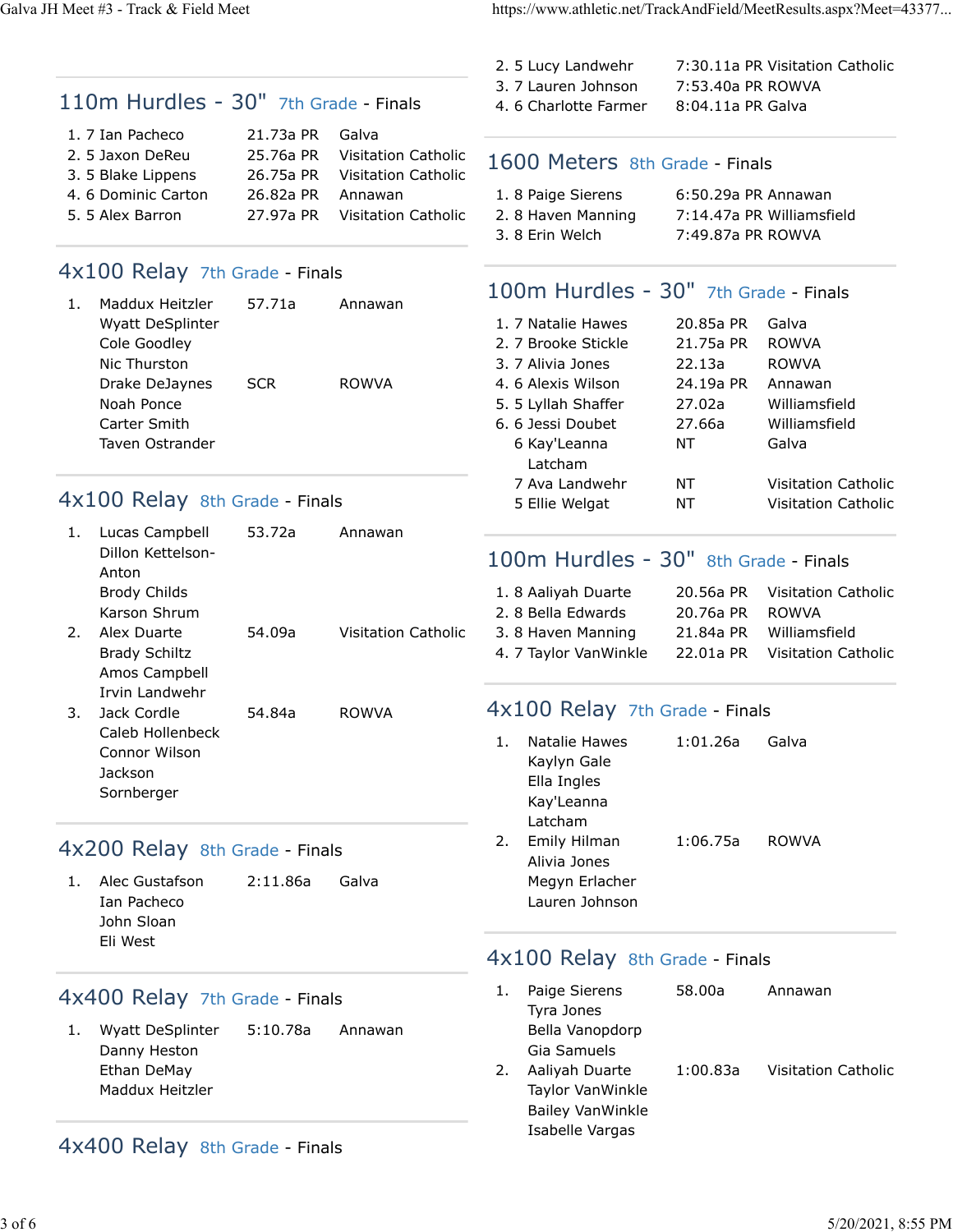1. Dillon Kettelson-Anton Lucas Campbell Logan Davis Alec Earley 5:10.78a Annawan

## Shot Put - 8lb 7th Grade - Finals

| 1. 7 Nic Thurston  | 10.37m PR | Annawan                    |
|--------------------|-----------|----------------------------|
| 2. 7 Carter Smith  | 8.28m PR  | ROWVA                      |
| 3. 7 Ryan Rosenow  | 8.22m PR  | Annawan                    |
| 4. 6 Kasen Specht  | 6.85m PR  | Annawan                    |
| 5.6 Kadyn Jones    | 6.82m PR  | Williamsfield              |
| Mitchell           |           |                            |
| 6.6 Jesus Martinez | 6.60m PR  | <b>Visitation Catholic</b> |
| 7. 7 Noah Ponce    | 6.47m PR  | ROWVA                      |
| 8. 7 Braden Murphy | 5.84m PR  | Galva                      |
| 9.6 Eli West       | 5.71m PR  | Galva                      |
| X 6 West Manning   | 5.59m PR  | Williamsfield              |
| 10. 6 Leeam Slover | 5.58m PR  | Visitation Catholic        |
| 11. 5 Roy Lopez    | 5.33m PR  | Visitation Catholic        |
|                    |           |                            |

## Shot Put - 8lb 8th Grade - Finals

| 1.8 Ayden Sanders   | 10.31m PR ROWVA |                            |
|---------------------|-----------------|----------------------------|
| 2. 8 Brady Heitzler | 10.05m PR       | Annawan                    |
| 3.8 Logan Davis     | 9.38m PR        | Annawan                    |
| 4. 8 Alec Earley    | 8.31m PR        | Annawan                    |
| 5.8 Cayden Sanders  | 8.14m PR        | <b>ROWVA</b>               |
| 6. 8 Jake Wheeler   | 6.20m PR        | <b>ROWVA</b>               |
| 8 Brady Schiltz     | <b>SCR</b>      | <b>Visitation Catholic</b> |
| 8 Talon Hull        | <b>SCR</b>      | Galva                      |
|                     |                 |                            |

## Discus - 1kg 7th Grade - Finals

| 1. 7 Nic Thurston     | 29.38m PR | Annawan                    |
|-----------------------|-----------|----------------------------|
| 2. 7 Wyatt DeSplinter | 23.21m PR | Annawan                    |
| 3. 7 Braden Murphy    | 17.99m PR | Galva                      |
| 4. 7 Owen Rigg        | 17.87m PR | Williamsfield              |
| 5. 6 Jesus Martinez   | 17.28m PR | <b>Visitation Catholic</b> |
| 6. 5 Reid Nichols     | 16.69m PR | <b>Visitation Catholic</b> |
| 7. 7 Landen Park      | 16.20m PR | Annawan                    |
| 8. 6 Kadyn Jones      | 15.69m PR | Williamsfield              |
| Mitchell              |           |                            |
| 9.6 Eli West          | 15.68m    | Galva                      |
| 10. 7 Noah Ponce      | 14.43m PR | <b>ROWVA</b>               |
| 11. 7 Carter Smith    | 13.05m PR | <b>ROWVA</b>               |
| 12. 5 Liam Stevenson  | 10.61m PR | Visitation Catholic        |
|                       |           |                            |

## Discus - 1kg 8th Grade - Finals

| 1.8 Brady Heitzler | 31.51m PR Annawan |  |
|--------------------|-------------------|--|
| 2.8 Logan Davis    | 25.09m PR Annawan |  |
| 3.8 Ayden Sanders  | 23.35m PR ROWVA   |  |

Galva JH Meet #3 - Track & Field Meet https://www.athletic.net/TrackAndField/MeetResults.aspx?Meet=43377...

| 3. | Addie Moore     | 1:01.75a | Galva |
|----|-----------------|----------|-------|
|    | Lily Wigant     |          |       |
|    | Emma Farmer     |          |       |
|    | Maddie Bates    |          |       |
| 4. | Bella Edwards   | 1:10.93a | ROWVA |
|    | DaLonna Buckley |          |       |
|    | Ava Johnson     |          |       |
|    | Lucy Kuelper    |          |       |

## 4x200 Relay 7th Grade - Finals

1. Ava Landwehr Annie Campbell Anahi Guerrero-Lopez Audrey Clucas 2:16.79a Visitation Catholic

## 4x200 Relay 8th Grade - Finals

1. Erin Welch Addysen Link Abbie Cain Layla Woertz 2:15.28a ROWVA

## 4x400 Relay 7th Grade - Finals

1. Alyssa Hudson Sage Kaiser Charlotte Farmer Kaylyn Gale 5:51.61a Galva

## 4x400 Relay 8th Grade - Finals

1. Paige Sierens Avery Frank Alexis Wilson Aaliyah Hayes 6:19.47a Annawan

## Shot Put - 6lb 7th Grade - Finals

| 1. 7 Megyn Erlacher   | 7.09m PR | <b>ROWVA</b>               |
|-----------------------|----------|----------------------------|
| 2. 7 Ella Erlacher    | 6.65m PR | <b>ROWVA</b>               |
| 3. 7 Elaine Maupin    | 6.04m PR | Annawan                    |
| 4. 7 Liliann Rosenow  | 5.94m PR | Annawan                    |
| 5. 6 Aaliyah Hayes    | 5.80m PR | Annawan                    |
| 6. 7 Brooklyn Schiltz | 4.72m PR | <b>Visitation Catholic</b> |
|                       |          |                            |

## Shot Put - 6lb 8th Grade - Finals

| 1.8 Abbie Cain        | 6.82m             | ROWVA                      |
|-----------------------|-------------------|----------------------------|
|                       | 5.94m PR          | <b>Visitation Catholic</b> |
| 2. 7 Taylor VanWinkle |                   |                            |
| 3.8 Lily Wigant       | 5.23m             | Galva                      |
| 4.8 DaLonna Buckley   | 5.00 <sub>m</sub> | <b>ROWVA</b>               |
|                       |                   |                            |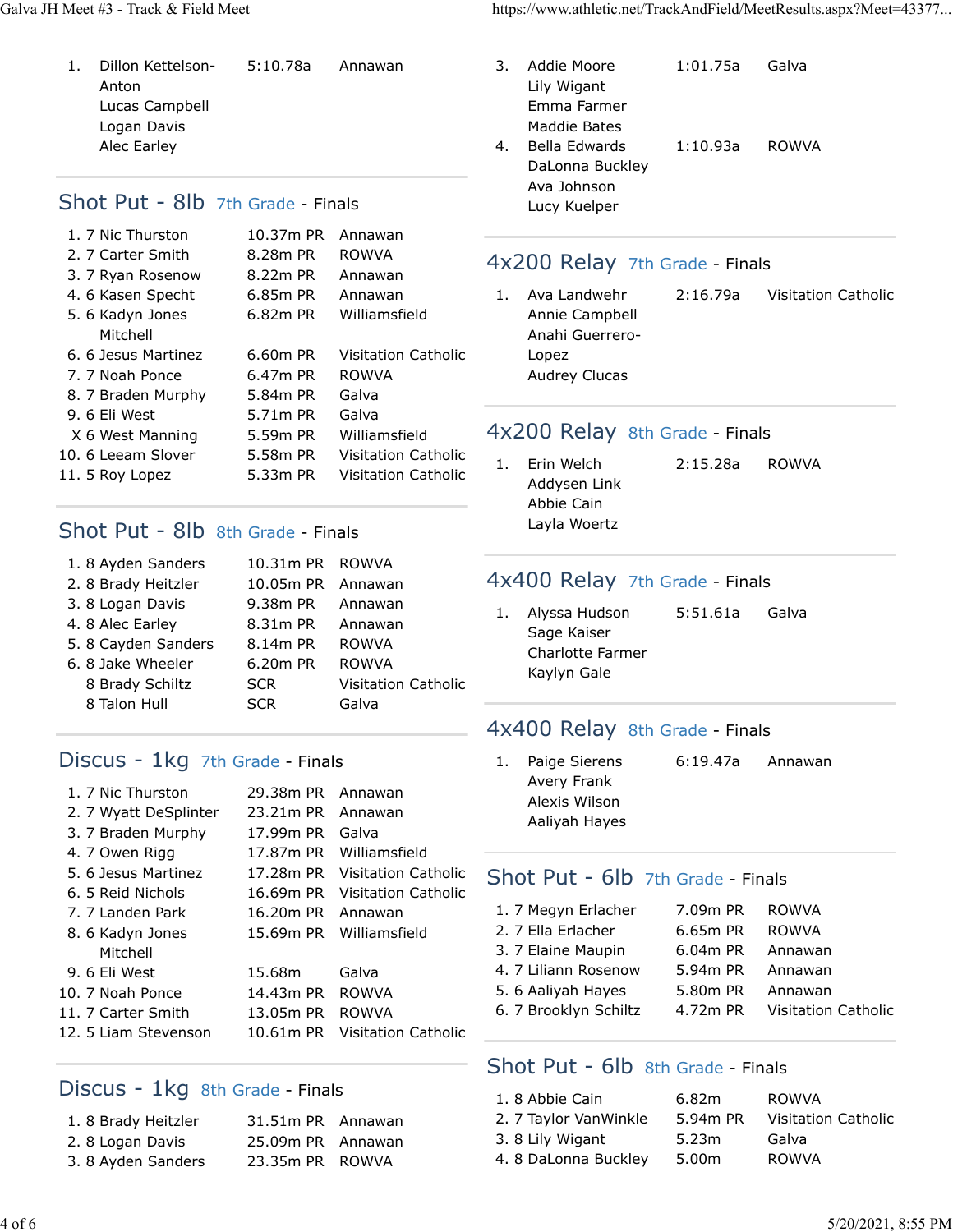| 4.8 Brock Davis    |                   | 21.71m PR Williamsfield |
|--------------------|-------------------|-------------------------|
| 5.8 Cayden Sanders | 20.33m PR ROWVA   |                         |
| 6. 8 Alec Earley   | 19.99m PR Annawan |                         |
| 7.8 Jake Wheeler   | 14.72m PR ROWVA   |                         |
| 8 Talon Hull       | <b>SCR</b>        | Galva                   |

## High Jump 7th Grade - Finals

| 1. 7 Taven Ostrander | 1.54m PR   | <b>ROWVA</b> |
|----------------------|------------|--------------|
| 2. 6 Danny Heston    | 1.18m PR   | Annawan      |
| 3.6 Dominic Carton   | $1.10m$ PR | Annawan      |
| 7 Drake DeJaynes     | <b>SCR</b> | <b>ROWVA</b> |

## High Jump 8th Grade - Finals

| 1.8 Alex Duarte    | 1.50m PR   | <b>Visitation Catholic</b> |
|--------------------|------------|----------------------------|
| 2.8 Irvin Landwehr | 1.47m PR   | <b>Visitation Catholic</b> |
| 3.8 Brody Childs   | 1.42m PR   | Annawan                    |
| 4.8 Colson Welgat  | 1.32m PR   | <b>Visitation Catholic</b> |
| 4.8 Brady Schiltz  | 1.32m PR   | <b>Visitation Catholic</b> |
| 6.8 Jackson        | 1.27m      | <b>ROWVA</b>               |
| Sornberger         |            |                            |
| 6.8 Connor Wilson  | 1.27m      | <b>ROWVA</b>               |
| 8 Max Main         | <b>SCR</b> | <b>ROWVA</b>               |
|                    |            |                            |

## Long Jump 7th Grade - Finals

| 1. 7 Taven Ostrander | 4.44m PR   | <b>ROWVA</b>               |
|----------------------|------------|----------------------------|
| 2. 6 Cole Goodley    | 4.43m PR   | Annawan                    |
| 3. 7 Ian Pacheco     | 4.23m PR   | Galva                      |
| 4. 7 John Sloan      | 4.20m PR   | Galva                      |
| 5.6 West Manning     | 3.93m PR   | Williamsfield              |
| 6. 7 Landen Park     | 3.80m PR   | Annawan                    |
| 6. 5 Jaxon DeReu     | 3.80m PR   | <b>Visitation Catholic</b> |
| 8. 7 Carter Smith    | 3.61m PR   | <b>ROWVA</b>               |
| 9. 7 Owen Rigg       | 3.40m PR   | Williamsfield              |
| 10. 5 Reid Nichols   | 3.31m PR   | <b>Visitation Catholic</b> |
| 11. 7 Noah Ponce     | 2.81m PR   | <b>ROWVA</b>               |
| 12. 6 Leeam Slover   | 2.49m PR   | <b>Visitation Catholic</b> |
| 5 Duncan Secrist     | <b>SCR</b> | Williamsfield              |
|                      |            |                            |

## Long Jump 8th Grade - Finals

| 1.8 Karson Shrum     | 5.19m PR | Annawan                    |
|----------------------|----------|----------------------------|
| 2.8 Amos Campbell    | 4.53m PR | <b>Visitation Catholic</b> |
| 3. 8 Jack Cordle     | 4.48m    | <b>ROWVA</b>               |
| 4.8 Colson Welgat    | 4.10m PR | <b>Visitation Catholic</b> |
| 4.8 Caleb Hollenbeck | 4.10m PR | <b>ROWVA</b>               |
| 6.8 Connor Wilson    | 4.01m PR | <b>ROWVA</b>               |
| 7.8 Alec Gustafson   | 3.86m    | Galva                      |
| 8. 8 Brock Davis     | 3.65m    | Williamsfield              |
|                      |          |                            |

Galva JH Meet #3 - Track & Field Meet https://www.athletic.net/TrackAndField/MeetResults.aspx?Meet=43377...

5. 8 Ava Johnson 4.74m ROWVA

## Discus - 1kg 7th Grade - Finals

| 1. 7 Megyn Erlacher   | 16.42m            | <b>ROWVA</b>                  |
|-----------------------|-------------------|-------------------------------|
| 2. 7 Brooke Stickle   | 16.41m PR ROWVA   |                               |
| 3. 7 Ella Erlacher    | 12.29m            | <b>ROWVA</b>                  |
| 4. 6 Aaliyah Hayes    | 11.85m PR Annawan |                               |
| 5. 7 Brooklyn Schiltz |                   | 11.48m PR Visitation Catholic |
| 6. 7 Liliann Rosenow  | 10.50m PR Annawan |                               |
| 7. 5 Lucy Landwehr    |                   | 9.91m PR Visitation Catholic  |
| 8. 5 Charlotte Paxton |                   | 7.79m PR Visitation Catholic  |

## Discus - 1kg 8th Grade - Finals

| 1.8 Emma Farmer     | 17.98m PR Galva |              |
|---------------------|-----------------|--------------|
| 2.8 Abbie Cain      | 17.23m          | <b>ROWVA</b> |
| 3.8 Lily Wigant     | 15.58m PR Galva |              |
| 4.8 DaLonna Buckley | 15.50m          | <b>ROWVA</b> |
| 5.8 Ava Johnson     | 13.43m          | <b>ROWVA</b> |

## High Jump 7th Grade - Finals

| 1. 7 Alivia Jones   | 1.22m      | <b>ROWVA</b>               |
|---------------------|------------|----------------------------|
| 2. 5 Ellie Welgat   | $1.17m$ PR | <b>Visitation Catholic</b> |
| 3. 6 Kay'Leanna     | 1.12m PR   | Galva                      |
| Latcham             |            |                            |
| 4. 7 Emily Hilman   | 1.07m      | <b>ROWVA</b>               |
| 4. 5 Lyllah Shaffer | 1.07m PR   | Williamsfield              |

## High Jump 8th Grade - Finals

| 1.8 Aaliyah Duarte   | 1.37m PR   | <b>Visitation Catholic</b> |
|----------------------|------------|----------------------------|
| 2.8 Layla Woertz     | 1.27m PR   | <b>ROWVA</b>               |
| 3.8 Addie Moore      | 1.22m PR   | Galva                      |
| 3.8 Maddie Bates     | $1.22m$ PR | Galva                      |
| 3.8 Haven Manning    | 1.22m PR   | Williamsfield              |
| 6. 8 Lucy Kuelper    | $1.17m$ PR | <b>ROWVA</b>               |
| 6. 6 Isabelle Vargas | $1.17m$ PR | <b>Visitation Catholic</b> |
|                      |            |                            |

## Long Jump 7th Grade - Finals

| 1. 7 Tyra Jones      | 4.82m PR | Annawan             |
|----------------------|----------|---------------------|
| 2. 7 Natalie Hawes   | 4.18m PR | Galva               |
| 3. 6 Annie Campbell  | 3.89m PR | Visitation Catholic |
| 4. 7 Brooke Stickle  | 3.70m PR | <b>ROWVA</b>        |
| 5. 6 Hannah Gehring  | 3.57m PR | Williamsfield       |
| 5. 6 Alyssa Hudson   | 3.57m PR | Galva               |
| 5. 6 Anahi Guerrero- | 3.57m PR | Visitation Catholic |
| Lopez                |          |                     |
| 8. 6 Aaliyah Hayes   | 3.55m PR | Annawan             |
| 9. 7 Lauren Johnson  | 3.48m PR | <b>ROWVA</b>        |
| 10. 6 Adley Ingle    | 3.39m PR | Williamsfield       |
|                      |          |                     |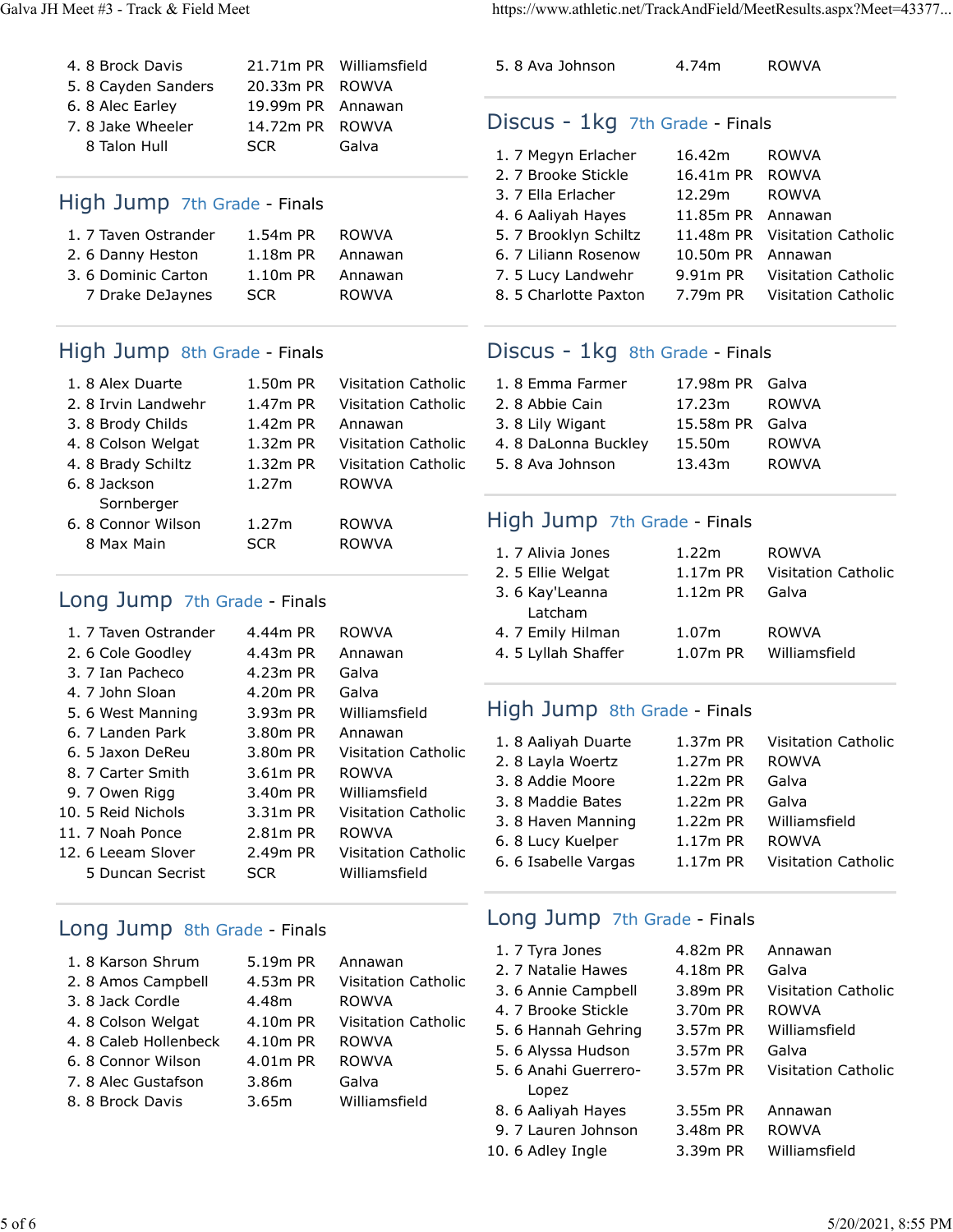| 11. 6 Audrey Clucas   | 3.37m PR   | <b>Visitation Catholic</b> |
|-----------------------|------------|----------------------------|
| 12. 5 Lyllah Shaffer  | 3.24m PR   | Williamsfield              |
| 13. 5 Adrienne Rogers | 3.01m PR   | Williamsfield              |
| 14. 6 Jessi Doubet    | 2.50m PR   | Williamsfield              |
| 15. 7 Ava Jones       | 2.43m PR   | <b>ROWVA</b>               |
| 6 Sage Kaiser         | <b>SCR</b> | Galva                      |
|                       |            |                            |

## Long Jump 8th Grade - Finals

| 1.8 Aaliyah Duarte    | 4.80m PR   | Visitation Catholic |
|-----------------------|------------|---------------------|
| X 8 Haven Manning     | 4.27m PR   | Williamsfield       |
| 2. 6 Bailey VanWinkle | 4.08m PR   | Visitation Catholic |
| 3. 8 Addie Moore      | 3.87m PR   | Galva               |
| 4.8 Emma Farmer       | 3.72m PR   | Galva               |
| 5.8 Erin Welch        | $3.63m$ PR | <b>ROWVA</b>        |
| 6.8 Addysen Link      | 3.55m      | <b>ROWVA</b>        |
| 7. 6 Isabelle Vargas  | 3.52m PR   | Visitation Catholic |
| 8. 8 Bella Edwards    | $3.42m$ PR | <b>ROWVA</b>        |
| 9.8 Makayla Craig     | 3.17m PR   | Galva               |
| 8 Bella Vanopdorp     | <b>SCR</b> | Annawan             |

2021 RunnerSpace.com 2021 Athletic.net - All rights reserved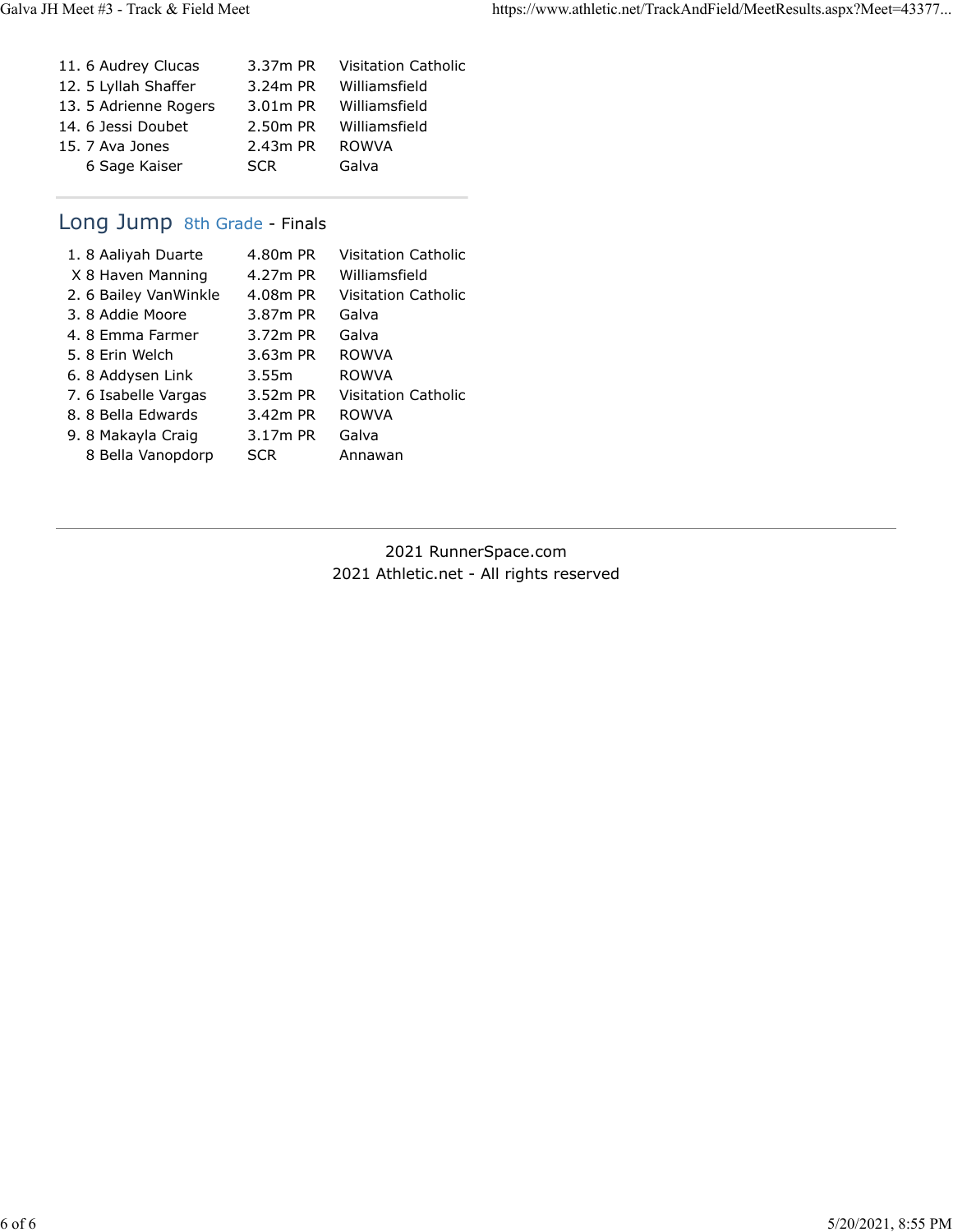# Athletic.net

Team Results Management

## Galva JH Meet #3 OFFICIAL RESULTS

**E** Thursday, May 20, 2021 **Q** Galva Jr/Sr HS, Galva

Select teams/divisions to show only their results below:

| <b>Class A</b> | <b>Illinois</b>            |
|----------------|----------------------------|
| <b>ROWVA</b>   | Annawan                    |
| Williamsfield  | Galva                      |
|                | <b>Visitation Catholic</b> |

# 1. 7 Nic Thurston 13.69a PR Annawan 2. 7 Maddux Heitzler 14.98a PR Annawan 2. 8 Brody Childs 13.30a PR Annawan 3. 6 Cole Goodley 32.37a PR Annawan 4. 7 Ethan DeMay 33.32a PR Annawan 2. 8 Dillon Kettelson-Anton 28.94a PR Annawan 1. 7 Maddux Heitzler 1:02.50a PR Annawan 2. 6 Danny Heston 1:19.74a PR Annawan 2. 8 Brody Childs 1:08.93a PR Annawan 3. 8 Lucas Campbell 1:09.36a PR Annawan 3. 8 Lucas Campbell 2:52.50h PR Annawan 4. 8 Alec Earley 3:05.00h PR Annawan 100 Meters 7th Grade - Finals 100 Meters 8th Grade - Finals 200 Meters 7th Grade - Finals 200 Meters 8th Grade - Finals 400 Meters 7th Grade - Finals 400 Meters 8th Grade - Finals 800 Meters 8th Grade - Finals

# **2** Mens Results **A** Womens Results

## 100 Meters 7th Grade - Finals

| 1. 7 Tyra Jones     | 14.05a PR | Annawan |
|---------------------|-----------|---------|
| 3. 6 Gia Samuels    | 14.65a PR | Annawan |
| 11. 7 Elaine Maupin | 17.28a PR | Annawan |

## 100 Meters 8th Grade - Finals

1. 8 Bella Vanopdorp 14.41a PR Annawan

## 200 Meters 7th Grade - Finals

| 1. 7 Tyra Jones       | 28.90a PR | Annawan |
|-----------------------|-----------|---------|
| 2. 6 Gia Samuels      | 29.67a PR | Annawan |
| 11. 7 Liliann Rosenow | 42.15a PR | Annawan |

## 200 Meters 8th Grade - Finals

1. 8 Bella Vanopdorp 29.58a PR Annawan

## 400 Meters 7th Grade - Finals

| 3. 6 Alexis Wilson | $1:17.24$ a PR | Annawan |
|--------------------|----------------|---------|
| 6. 7 Avery Frank   | 1:34.14a PR    | Annawan |

#### 800 Meters 7th Grade - Finals

| 2. 6 Alexis Wilson | 3:34.37a PR | Annawan |
|--------------------|-------------|---------|
| 5. 7 Avery Frank   | 4:00.28a PR | Annawan |

## 800 Meters 8th Grade - Finals

| 1. 8 Paige Sierens | $3:12.12a$ PR | Annawan |
|--------------------|---------------|---------|
|--------------------|---------------|---------|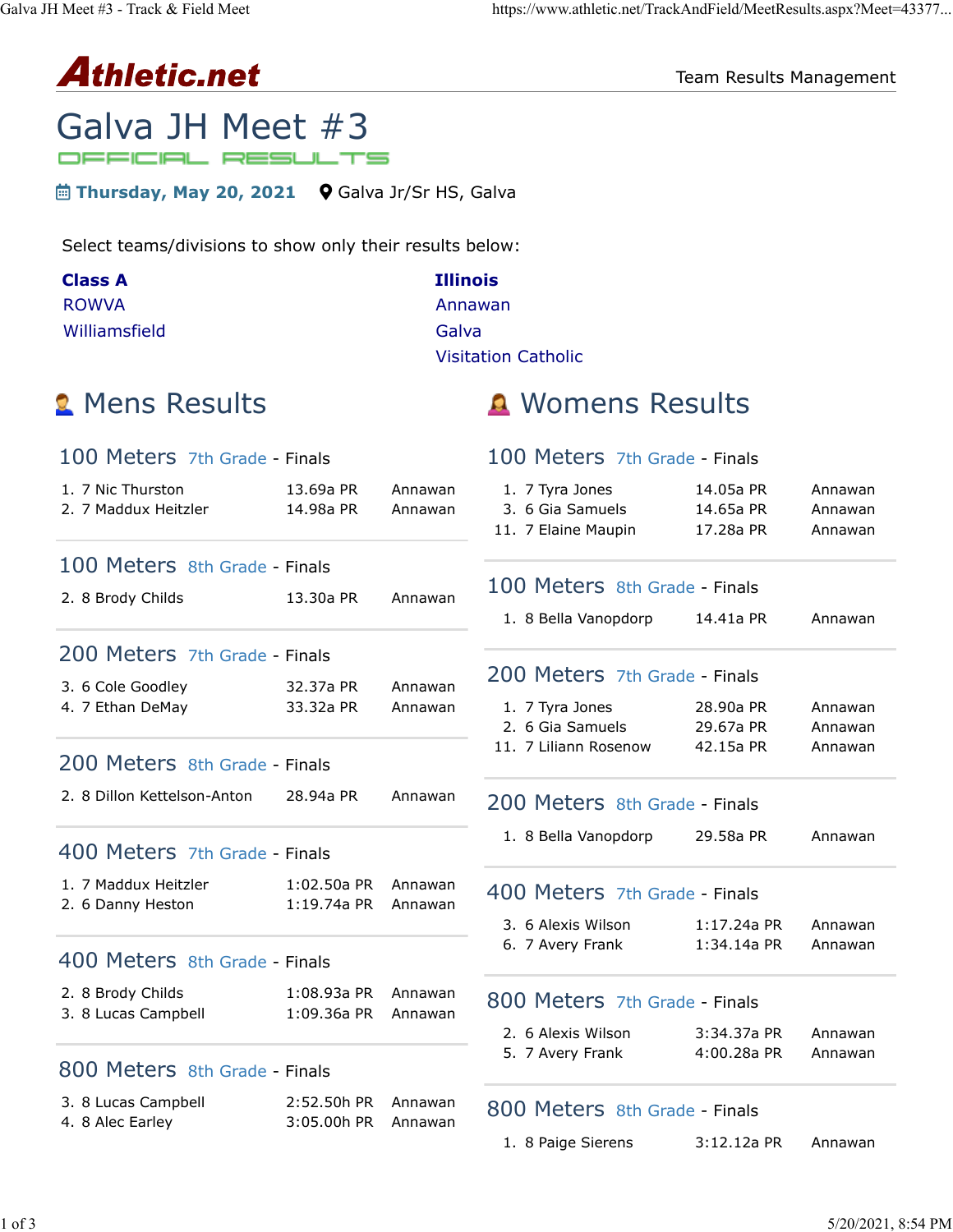Galva JH Meet #3 - Track & Field Meet https://www.athletic.net/TrackAndField/MeetResults.aspx?Meet=43377...

|    | 1600 Meters 8th Grade - Finals                                                                                    |                                   |                               |    | 1600 Meters 8th Grade - Finals                                 |                        |                    |
|----|-------------------------------------------------------------------------------------------------------------------|-----------------------------------|-------------------------------|----|----------------------------------------------------------------|------------------------|--------------------|
|    | 1. 8 Karson Shrum<br>2. 8 Logan Davis                                                                             | 5:26.01a PR<br>6:31.44a PR        | Annawan<br>Annawan            |    | 1. 8 Paige Sierens                                             | 6:50.29a PR            | Annawan            |
|    |                                                                                                                   |                                   |                               |    | 100m Hurdles - 30" 7th Grade - Finals                          |                        |                    |
|    | 110m Hurdles - 30" 7th Grade - Finals<br>4. 6 Dominic Carton                                                      | 26.82a PR                         | Annawan                       |    | 4. 6 Alexis Wilson                                             | 24.19a PR              | Annawan            |
|    |                                                                                                                   |                                   |                               |    | 4x100 Relay 8th Grade - Finals                                 |                        |                    |
|    | 4x100 Relay 7th Grade - Finals                                                                                    |                                   |                               | 1. | Paige Sierens                                                  | 58.00a                 | Annawan            |
| 1. | Maddux Heitzler<br>Wyatt DeSplinter<br>Cole Goodley<br>Nic Thurston                                               | 57.71a                            | Annawan                       |    | Tyra Jones<br>Bella Vanopdorp<br>Gia Samuels                   |                        |                    |
|    |                                                                                                                   |                                   |                               |    | 4x400 Relay 8th Grade - Finals                                 |                        |                    |
| 1. | 4x100 Relay 8th Grade - Finals<br>Lucas Campbell<br>Dillon Kettelson-Anton<br><b>Brody Childs</b><br>Karson Shrum | 53.72a                            | Annawan                       | 1. | Paige Sierens<br>Avery Frank<br>Alexis Wilson<br>Aaliyah Hayes | 6:19.47a               | Annawan            |
|    |                                                                                                                   |                                   |                               |    | Shot Put - 6lb 7th Grade - Finals                              |                        |                    |
|    | 4x400 Relay 7th Grade - Finals                                                                                    |                                   |                               |    | 3. 7 Elaine Maupin                                             | 6.04m PR               | Annawan            |
| 1. | Wyatt DeSplinter<br>Danny Heston<br>Ethan DeMay                                                                   | 5:10.78a                          | Annawan                       |    | 4. 7 Liliann Rosenow<br>5. 6 Aaliyah Hayes                     | 5.94m PR<br>5.80m PR   | Annawan<br>Annawan |
|    | Maddux Heitzler                                                                                                   |                                   |                               |    | Discus - 1kg 7th Grade - Finals                                |                        |                    |
| 1. | 4x400 Relay 8th Grade - Finals<br>Dillon Kettelson-Anton                                                          | 5:10.78a                          | Annawan                       |    | 4. 6 Aaliyah Hayes<br>6. 7 Liliann Rosenow                     | 11.85m PR<br>10.50m PR | Annawan<br>Annawan |
|    | Lucas Campbell<br>Logan Davis                                                                                     |                                   |                               |    | Long Jump 7th Grade - Finals                                   |                        |                    |
|    | Alec Earley                                                                                                       |                                   |                               |    | 1. 7 Tyra Jones                                                | 4.82m PR               | Annawan            |
|    |                                                                                                                   |                                   |                               |    | 8. 6 Aaliyah Hayes                                             | 3.55m PR               | Annawan            |
|    | Shot Put - 8lb 7th Grade - Finals<br>1. 7 Nic Thurston                                                            | 10.37m PR                         | Annawan                       |    | Long Jump 8th Grade - Finals                                   |                        |                    |
|    | 3. 7 Ryan Rosenow<br>4. 6 Kasen Specht                                                                            | 8.22m PR<br>6.85m PR              | Annawan<br>Annawan            |    | 8 Bella Vanopdorp                                              | <b>SCR</b>             | Annawan            |
|    | Shot Put - 8lb 8th Grade - Finals                                                                                 |                                   |                               |    |                                                                |                        |                    |
|    | 2. 8 Brady Heitzler<br>3. 8 Logan Davis<br>4. 8 Alec Earley                                                       | 10.05m PR<br>9.38m PR<br>8.31m PR | Annawan<br>Annawan<br>Annawan |    |                                                                |                        |                    |
|    | Discus - 1kg 7th Grade - Finals                                                                                   |                                   |                               |    |                                                                |                        |                    |

1. 7 Nic Thurston 29.38m PR Annawan